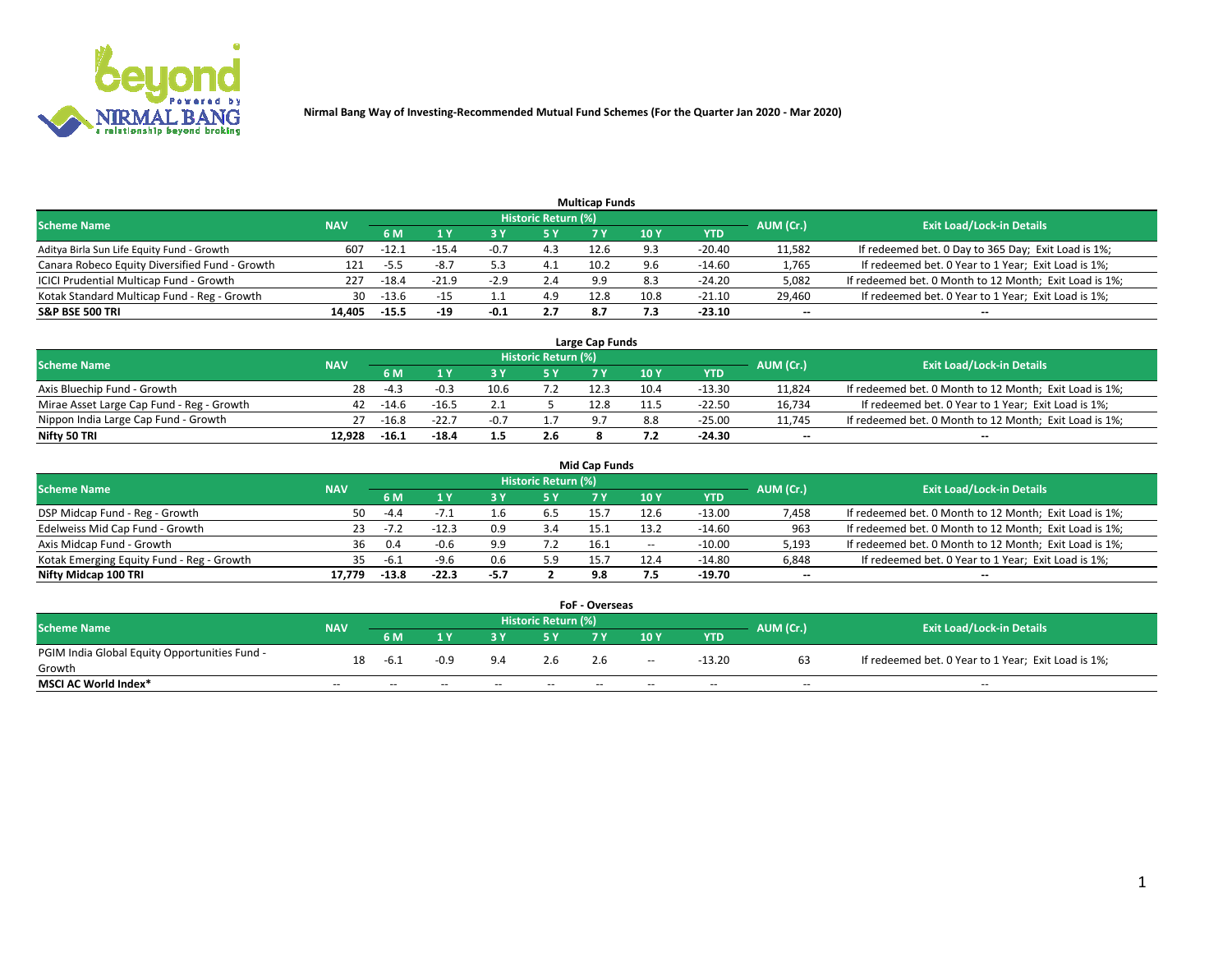

| <b>Scheme Name</b>                               | <b>NAV</b> |         |         |        | Historic Return (%) |      |      |            | AUM (Cr.)                | <b>Exit Load/Lock-in Details</b>                    |
|--------------------------------------------------|------------|---------|---------|--------|---------------------|------|------|------------|--------------------------|-----------------------------------------------------|
|                                                  |            | 5 M     |         |        | 5 Y                 |      | 10Y  | <b>YTD</b> |                          |                                                     |
| Canara Robeco Emerging Equities - Growth         | 83         | $-5.0$  | $-10.6$ |        |                     | 18.5 | 15.8 | $-14.20$   | 5,597                    | If redeemed bet. 0 Year to 1 Year; Exit Load is 1%; |
| Invesco India Growth Opportunities Fund - Growth | 30         | $-10.4$ |         |        | 4.3                 | 11.6 | 9.9  | -18.80     | 2,498                    | If redeemed bet. 0 Year to 1 Year; Exit Load is 1%; |
| Principal Emerging Bluechip Fund - Growth        | 91         | $-5.9$  |         |        | 5.9                 | 16.1 | 12.2 | -15.40     | 2,117                    | If redeemed bet. 0 Year to 1 Year; Exit Load is 1%; |
| NIFTY Large Midcap 250 TRI                       | 5.867      | $-13.3$ | -18.1   | $-0.2$ | 3.8                 | 10.6 | 8.6  | -20.90     | $\overline{\phantom{a}}$ | $- -$                                               |

| <b>Focused Funds</b>             |            |         |     |        |                     |      |       |            |           |                                                        |  |  |  |
|----------------------------------|------------|---------|-----|--------|---------------------|------|-------|------------|-----------|--------------------------------------------------------|--|--|--|
| <b>Scheme Name</b>               | <b>NAV</b> |         |     |        | Historic Return (%) |      |       |            | AUM (Cr.) | <b>Exit Load/Lock-in Details</b>                       |  |  |  |
|                                  |            | 6 M     |     |        |                     |      | 10 Y  | <b>YTD</b> |           |                                                        |  |  |  |
| Axis Focused 25 Fund - Growth    | 26         |         |     |        | 7.8                 | 12.5 | $- -$ | -14.00     | 9,764     | If redeemed bet. 0 Month to 12 Month; Exit Load is 1%; |  |  |  |
| SBI Focused Equity Fund - Growth | 134        | $-2.9$  |     |        |                     | 13.2 | 14.6  | $-13.00$   | 8,264     | If redeemed bet. 0 Year to 1 Year; Exit Load is 1%;    |  |  |  |
| <b>S&amp;P BSE 500 TRI</b>       | 14.405     | $-15.5$ | -19 | $-0.1$ |                     |      |       | $-23.10$   | $\sim$    | $- -$                                                  |  |  |  |

| <b>Small Cap Funds</b>                         |            |         |         |                     |        |        |                          |            |                          |                                                     |  |  |  |  |
|------------------------------------------------|------------|---------|---------|---------------------|--------|--------|--------------------------|------------|--------------------------|-----------------------------------------------------|--|--|--|--|
| <b>Scheme Name</b>                             | <b>NAV</b> |         |         | Historic Return (%) |        |        |                          |            |                          | <b>Exit Load/Lock-in Details</b>                    |  |  |  |  |
|                                                |            | 6 M     |         |                     | 5 Y    | 7 Y    | 10 <sub>Y</sub>          | <b>YTD</b> | AUM (Cr.)                |                                                     |  |  |  |  |
| Franklin India Smaller Companies Fund - Growth | 41         | $-16.1$ | $-24.7$ | $-6.7$              |        |        |                          | $-18.80$   | 6,628                    | If redeemed bet. 0 Year to 1 Year; Exit Load is 1%; |  |  |  |  |
| HDFC Small Cap Fund - Growth                   | 31         | $-19.9$ | $-29.5$ | -1.9                | 3.5    | 10.6   | -8.5                     | $-19.90$   | 9,154                    | If redeemed bet. 0 Year to 1 Year; Exit Load is 1%; |  |  |  |  |
| L&T Emerging Businesses Fund - Reg - Growth    | 18         | $-18.8$ | $-27.2$ | $-4.1$              | 4.3    | $\sim$ | $\overline{\phantom{a}}$ | $-21.50$   | 5,606                    | If redeemed bet. 0 Year to 1 Year; Exit Load is 1%; |  |  |  |  |
| SBI Small Cap Fund - Growth                    | 47         | $-6.0$  | $-8.3$  |                     | 9.6    | 20.8   | 16.2                     | $-12.20$   | 3,476                    | If redeemed bet. 0 Year to 1 Year; Exit Load is 1%; |  |  |  |  |
| Nifty Smallcap 100 TRI                         | 5.444      | $-20.9$ | $-31.3$ | $-12.5$             | $-3.8$ | 5.5    | 3.4                      | $-24.00$   | $\overline{\phantom{a}}$ | $- -$                                               |  |  |  |  |

## **ELSS Schemes (Tax Saving u/s 80-C)**

| <b>Scheme Name</b>                           | <b>NAV</b> |         |         | <b>Historic Return (%)</b> |           |      |      |          | AUM (Cr.) | <b>Exit Load/Lock-in Details</b> |
|----------------------------------------------|------------|---------|---------|----------------------------|-----------|------|------|----------|-----------|----------------------------------|
|                                              |            | 6 M     | 1 Y     | 3 Y                        | <b>5Y</b> | 7 Y  | 10Y  | YTD      |           |                                  |
| Aditya Birla Sun Life Tax Relief 96 - Growth | 27         | -8.1    | $-12.7$ | 2.9                        | 4.5       | 13.4 |      | $-15.70$ | 10,073    | Nil                              |
| Axis Long Term Equity Fund - Growth          | 42         |         | -2.b    | $\cdot$ b                  | 6.2       | 16.4 | 14.8 | $-14.00$ | 21,659    | Nil                              |
| Canara Robeco Equity Tax Saver Fund - Growth | 58         | -5.5    | -8.7    | 4.9                        | 4.2       | 10.6 | 9.9  | $-14.50$ | 1,036     | Nil                              |
| Invesco India Tax Plan - Growth              | 45         | $-7.6$  | $-11.6$ |                            | 4.2       | 12.8 |      | $-16.80$ | 1,028     | Nil                              |
| Mirae Asset Tax Saver Fund - Reg - Growth    | 15.        | -14.1   | $-15$   | 3.b                        | $- -$     | --   | --   | $-22.40$ | 3,282     | Nil                              |
| S&P BSE 200 TRI                              | 4.661      | $-15.5$ | $-18.4$ | 0.5                        | 2.9       | 8.8  | 7.5  | $-23.30$ | $-$       | $- -$                            |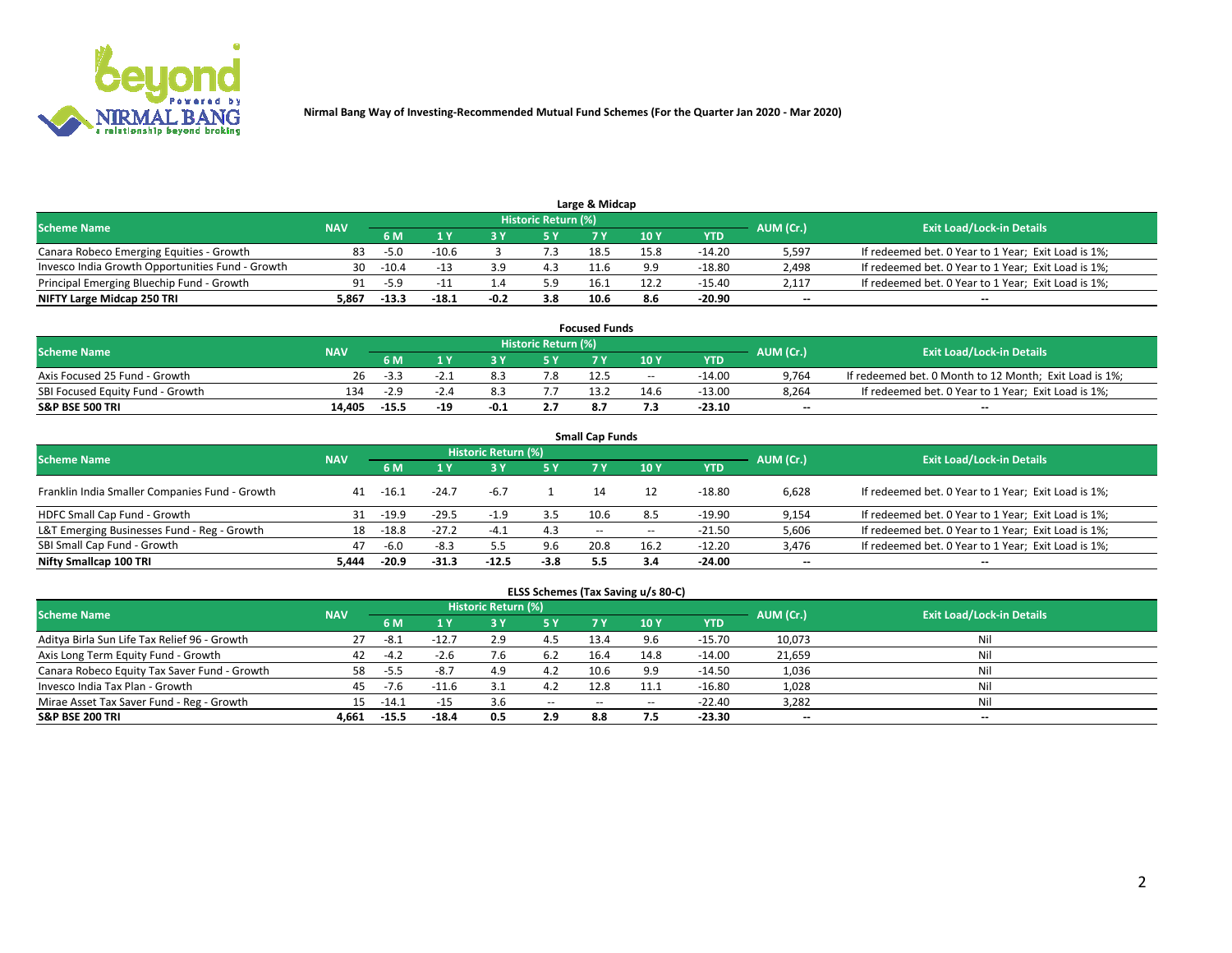

|                                           |            |         |         |                     |     | <b>Contra/Value Fund</b> |      |          |           |                                                     |
|-------------------------------------------|------------|---------|---------|---------------------|-----|--------------------------|------|----------|-----------|-----------------------------------------------------|
| <b>Scheme Name</b>                        | <b>NAV</b> |         |         | Historic Return (%) |     |                          |      |          | AUM (Cr.) | <b>Exit Load/Lock-in Details</b>                    |
|                                           |            | 6 M     |         |                     | 5 Y | 7 Y                      | 10Y  | YTD      |           |                                                     |
| Kotak India EQ Contra Fund - Reg - Growth | 44         | $-13.4$ | $-16$   |                     |     | Q 3                      |      | -20.80   | 866       | If redeemed bet. 0 Year to 1 Year; Exit Load is 1%; |
| Invesco India Contra Fund - Growth        | 40         | $-11.6$ |         |                     |     | 13.4                     | 10.3 | $-18.70$ | 4,669     | If redeemed bet. 0 Year to 1 Year; Exit Load is 1%; |
| UTI Value Opportunities Fund - Growth     | 52         | $-11.2$ | $-14.6$ | 0.4                 | 0.7 |                          |      | -19.50   | 4,403     | If redeemed bet. 0 Year to 1 Year; Exit Load is 1%; |
| Nippon India Value Fund - Growth          | 59         | $-15.0$ | $-19.4$ | $-0.6$              |     | - Q                      |      | $-21.50$ | 2,948     | If redeemed bet. 0 Year to 1 Year; Exit Load is 1%; |
| <b>S&amp;P BSE 500 TRI</b>                | 14.405     | $-15.5$ | $-19$   | $-0.1$              | 2.7 | 8.7                      |      | $-23.10$ | $\sim$    | $- -$                                               |

| Sector/Thematic                                                           |            |         |         |                     |       |       |                          |            |                          |                                                        |  |  |  |
|---------------------------------------------------------------------------|------------|---------|---------|---------------------|-------|-------|--------------------------|------------|--------------------------|--------------------------------------------------------|--|--|--|
| <b>Scheme Name</b>                                                        | <b>NAV</b> |         |         | Historic Return (%) |       |       |                          |            | AUM (Cr.)                | <b>Exit Load/Lock-in Details</b>                       |  |  |  |
|                                                                           |            | 6 M     | 1 Y     | 73 Y                | 15 Y  | 7 Y   | 10Y                      | <b>YTD</b> |                          |                                                        |  |  |  |
| Canara Robeco Consumer Trends Fund - Reg -<br>Growth                      | 36         | $-4.1$  | $-5.8$  | 5.9                 | 7.2   | 13.2  | 12.5                     | $-14.50$   | 392                      | If redeemed bet. 0 Year to 1 Year; Exit Load is 1%;    |  |  |  |
| Mirae Asset Great Consumer Fund - Growth                                  | 30         | $-9.7$  | $-12.4$ | 6.3                 | 6.2   | 13.3  | $\overline{\phantom{a}}$ | $-18.80$   | 986                      | If redeemed bet. 0 Year to 1 Year; Exit Load is 1%;    |  |  |  |
| ICICI Prudential Technology Fund - Growth                                 | 46         | $-23.4$ | $-21.2$ | 4.4                 | 1.8   | 11.4  | 11.8                     | $-20.40$   | 388                      | If redeemed bet. 0 Day to 15 Day; Exit Load is 1%;     |  |  |  |
| Nippon India Pharma Fund - Growth                                         | 142        | $-0.8$  | $-5.6$  |                     |       | 11.6  |                          | $-6.50$    | 2,421                    | If redeemed bet. 0 Year to 1 Year; Exit Load is 1%;    |  |  |  |
| BNP Paribas India Consumption Fund - Reg - Growth                         | 11         | 0.1     | 2.5     | $- -$               | $- -$ | $- -$ | $- -$                    | $-11.50$   | 534                      | If redeemed bet. 0 Month to 12 Month; Exit Load is 1%; |  |  |  |
| ICICI Prudential Banking and Financial Services Fund -<br>Retail - Growth | 51         | $-16.7$ | $-20$   | 0.2                 | 6.3   | 13.1  | 13.1                     | -26.80     | 3,372                    | If redeemed bet. 0 Day to 15 Day; Exit Load is 1%;     |  |  |  |
| <b>S&amp;P BSE 500 TRI</b>                                                | 14.405     | $-15.5$ | $-19$   | $-0.1$              | 2.7   | 8.7   | 7.3                      | $-23.10$   | $\overline{\phantom{a}}$ | $- -$                                                  |  |  |  |

|                                                            |            |         |         |                     |        |           | <b>Dynamic Asset Allocation Funds</b> |            |                          |                                                          |
|------------------------------------------------------------|------------|---------|---------|---------------------|--------|-----------|---------------------------------------|------------|--------------------------|----------------------------------------------------------|
| <b>Scheme Name</b>                                         | <b>NAV</b> |         |         | Historic Return (%) |        |           |                                       |            | AUM (Cr.)                | <b>Exit Load/Lock-in Details</b>                         |
|                                                            |            | 6 M     |         | 73 Y                | 5 Y    | <b>7Y</b> | 10Y                                   | <b>YTD</b> |                          |                                                          |
| ICICI Prudential Balanced Advantage Fund - Reg -<br>Growth | 32         | $-9.0$  | -8      | 2.4                 | 4.8    | 9.6       | 9.9                                   | $-15.40$   | 28,092                   | If redeemed bet. 0 Year to 1 Year; Exit Load is 1%;      |
| Invesco India Dynamic Equity Fund - Growth                 | 26         | $-7.3$  |         | 2.4                 | 3.4    | 9.6       | 8.4                                   | $-12.70$   | 838                      | If redeemed bet. 0 Month to 3 Month; Exit Load is 0.25%; |
| Nippon India Balanced Advantage Fund - Growth              | 85         | $-5.5$  | $-5.7$  | 3.6                 | 4.3    | 10        | 9.4                                   | $-10.30$   | 2,956                    | If redeemed bet. 0 Month to 12 Month; Exit Load is 1%;   |
| HDFC Balanced Advantage Fund - Growth                      | 157        | $-17.9$ | $-20.1$ | $-0.3$              | 3.1    | 8.1       | 7.8                                   | $-22.30$   | 40,920                   | If redeemed bet. 0 Year to 1 Year; Exit Load is 1%;      |
| SBI Dynamic Asset Allocation Fund - Reg - Growth           | 12         | $-9.8$  | $-10.6$ | 1.6                 | $\sim$ |           | --                                    | $-14.60$   | 614                      | If redeemed bet. 0 Month to 12 Month; Exit Load is 1%;   |
| NIFTY 50 Hybrid Composite Debt 65:35 Index                 | 8,936      | -9.0    | $-8.4$  |                     | 4.8    | 8.4       | 7.9                                   | -15.40     | $\overline{\phantom{a}}$ | $- -$                                                    |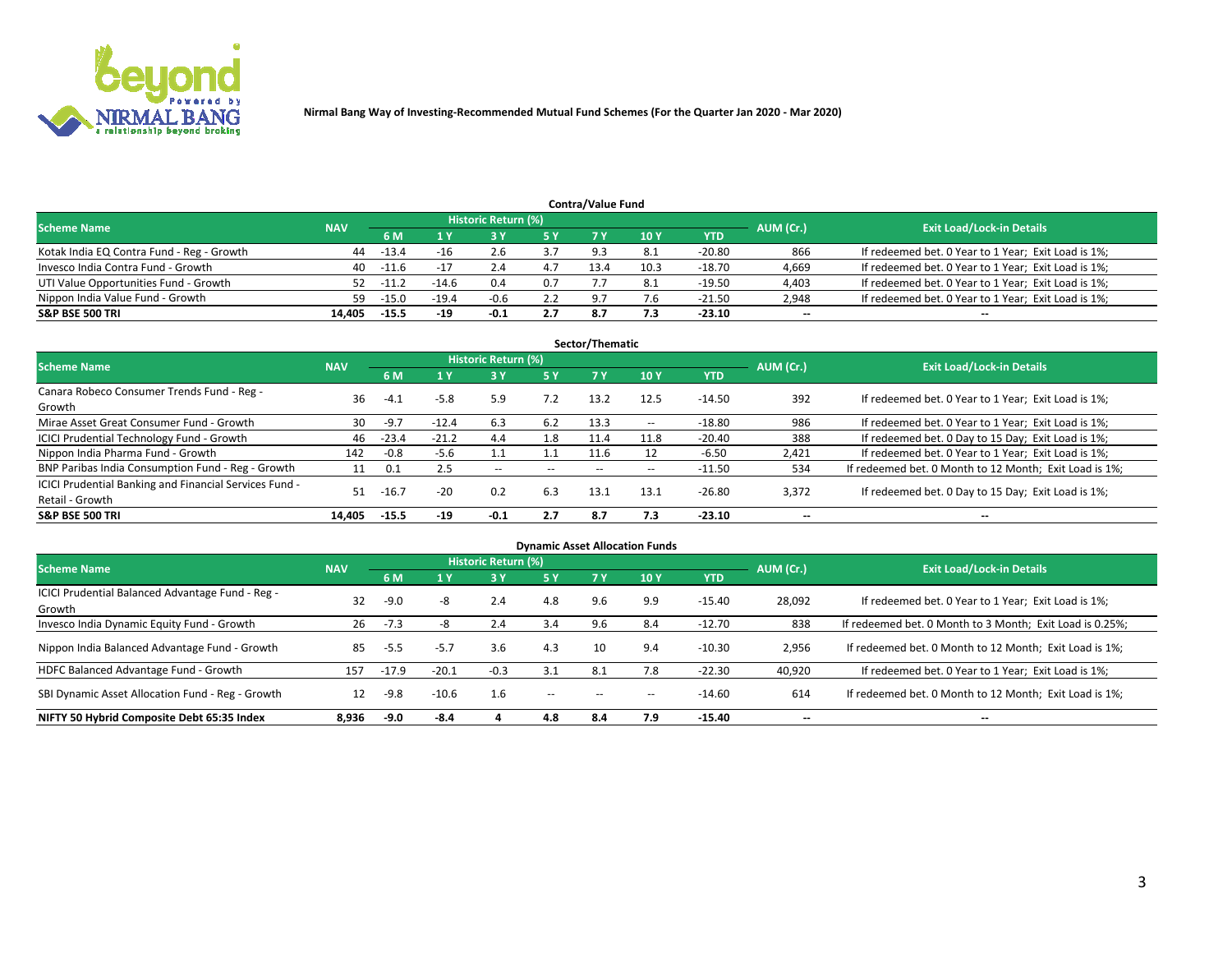

|                                                 |            |         |         |                     |                                  | <b>Hybrid Aggressive</b> |       |          |           |                                                        |
|-------------------------------------------------|------------|---------|---------|---------------------|----------------------------------|--------------------------|-------|----------|-----------|--------------------------------------------------------|
| <b>Scheme Name</b>                              | <b>NAV</b> |         |         | Historic Return (%) | <b>Exit Load/Lock-in Details</b> |                          |       |          |           |                                                        |
|                                                 |            | 6 M     |         |                     |                                  |                          | 10 Y  | YTD      | AUM (Cr.) |                                                        |
| ICICI Prudential Equity & Debt Fund - Growth    | 112        | $-13.8$ | $-15.3$ | -0.6                | 3.9                              | 10.5                     | 10.6  | $-20.00$ | 20,611    | If redeemed bet. 0 Year to 1 Year; Exit Load is 1%;    |
| Mirae Asset Hybrid - Equity Fund - Reg - Growth | 13         | $-10.4$ | $-11.1$ | 2.9                 | $\sim$                           | $\overline{\phantom{m}}$ | $- -$ | $-17.40$ | 3,424     | If redeemed bet. 0 Year to 1 Year; Exit Load is 1%;    |
| SBI Equity Hybrid Fund - Growth                 | 128        | $-5.0$  | $-3.3$  |                     |                                  | 12.6                     | 10.4  | $-12.30$ | 32,470    | If redeemed bet. 0 Month to 12 Month; Exit Load is 1%; |
| Canara Robeco Equity Hybrid Fund - Growth       | 151        | $-2.6$  | -3.,    |                     |                                  | 11.7                     | 10.8  | $-10.40$ | 3,071     | If redeemed bet. 0 Year to 1 Year; Exit Load is 1%;    |
| NIFTY 50 Hybrid Composite Debt 65:35 Index      | 8,936      | -9.0    | -8.4    |                     | 4.8                              | 8.4                      | 7.9   | -15.40   | $\sim$    | $- -$                                                  |

|                                            |            |                                  |    |     |     | <b>Arbitrage Fund</b> |      |        |                                                          |
|--------------------------------------------|------------|----------------------------------|----|-----|-----|-----------------------|------|--------|----------------------------------------------------------|
| <b>Scheme Name</b>                         | AUM (Cr.)  | <b>Exit Load/Lock-in Details</b> |    |     |     |                       |      |        |                                                          |
|                                            | <b>NAV</b> | 1 M                              | ιM | 6 M |     |                       | YTD  |        |                                                          |
| IDFC Arbitrage Fund - Reg - Growth         | 25.        | د.10                             |    |     | 6.5 | 6.                    | 7.50 | 12,007 | If redeemed bet. 0 Month to 1 Month; Exit Load is 0.25%; |
| Kotak Equity Arbitrage Fund - Reg - Growth | 28         | 10.2                             |    |     | 6.5 |                       | 7.40 | 17,662 | If redeemed bet. 0 Day to 30 Day; Exit Load is 0.25%;    |
| Nippon India Arbitrage Fund - Growth       | 20.        | 10.0                             |    |     | b.5 |                       | 7.40 | 10,423 | If redeemed bet. 0 Month to 1 Month; Exit Load is 0.25%; |

|                                          |            |           |                                  |                          |                          | <b>Equity Saver</b> |               |            |                          |                                                        |
|------------------------------------------|------------|-----------|----------------------------------|--------------------------|--------------------------|---------------------|---------------|------------|--------------------------|--------------------------------------------------------|
| Scheme Name                              | <b>NAV</b> | AUM (Cr.) | <b>Exit Load/Lock-in Details</b> |                          |                          |                     |               |            |                          |                                                        |
|                                          |            | 6 M       |                                  |                          | 5 Y                      |                     | $\sqrt{10}$ Y | <b>YTD</b> |                          |                                                        |
| Axis Equity Saver Fund - Reg - Growth    |            | -3.3      |                                  | 4.8                      | $\sim$                   | $-$                 | $- -$         | $-7.50$    | 793                      | If redeemed bet. 0 Month to 12 Month; Exit Load is 1%; |
| Kotak Equity Savings Fund - Reg - Growth |            | -3.3      | -4.3                             | 4.4                      |                          | $- -$               | $- -$         | -7.80      | 1.712                    | If redeemed bet. 0 Year to 1 Year; Exit Load is 1%;    |
| CRISIL Hybrid 50+50 - Moderate Index*    |            | $- -$     | $-$                              | $\overline{\phantom{a}}$ | $\overline{\phantom{a}}$ | $\sim$              | --            | $\sim$     | $\overline{\phantom{a}}$ | $- -$                                                  |

| <b>Liquid Funds</b>              |            |      |     |                            |      |                          |            |                 |           |                                  |  |  |  |  |
|----------------------------------|------------|------|-----|----------------------------|------|--------------------------|------------|-----------------|-----------|----------------------------------|--|--|--|--|
| Scheme Name                      | <b>NAV</b> |      |     | <b>Historic Return (%)</b> |      |                          | <b>YTM</b> | Avg             | AUM (Cr.) | <b>Exit Load/Lock-in Details</b> |  |  |  |  |
|                                  |            | 1 W. | 2 W | 1 M                        | 3M   | 1 Y                      |            | <b>Maturity</b> |           |                                  |  |  |  |  |
| Axis Liquid Fund - Growth        | 2,187      | 4.b  |     |                            | 5.3  |                          | 5.38       | $\sim$          | 30,919    | *Ref Footnote                    |  |  |  |  |
| IDFC Cash Fund - Reg - Growth    | 2,384      | 3.8  |     |                            |      |                          | 5.34       | 0.08            | 9,121     | *Ref Footnote                    |  |  |  |  |
| Kotak Liquid Fund - Reg - Growth | 3,989      |      |     |                            | ۰۰ ت |                          |            | 0.09            | 25,945    | *Ref Footnote                    |  |  |  |  |
| <b>CRISIL Liquid Fund Index</b>  | $\sim$     | 4.2  | 5.5 |                            | 5.6  | $\overline{\phantom{a}}$ | $-$        | $\sim$          | $\sim$    | $\sim$                           |  |  |  |  |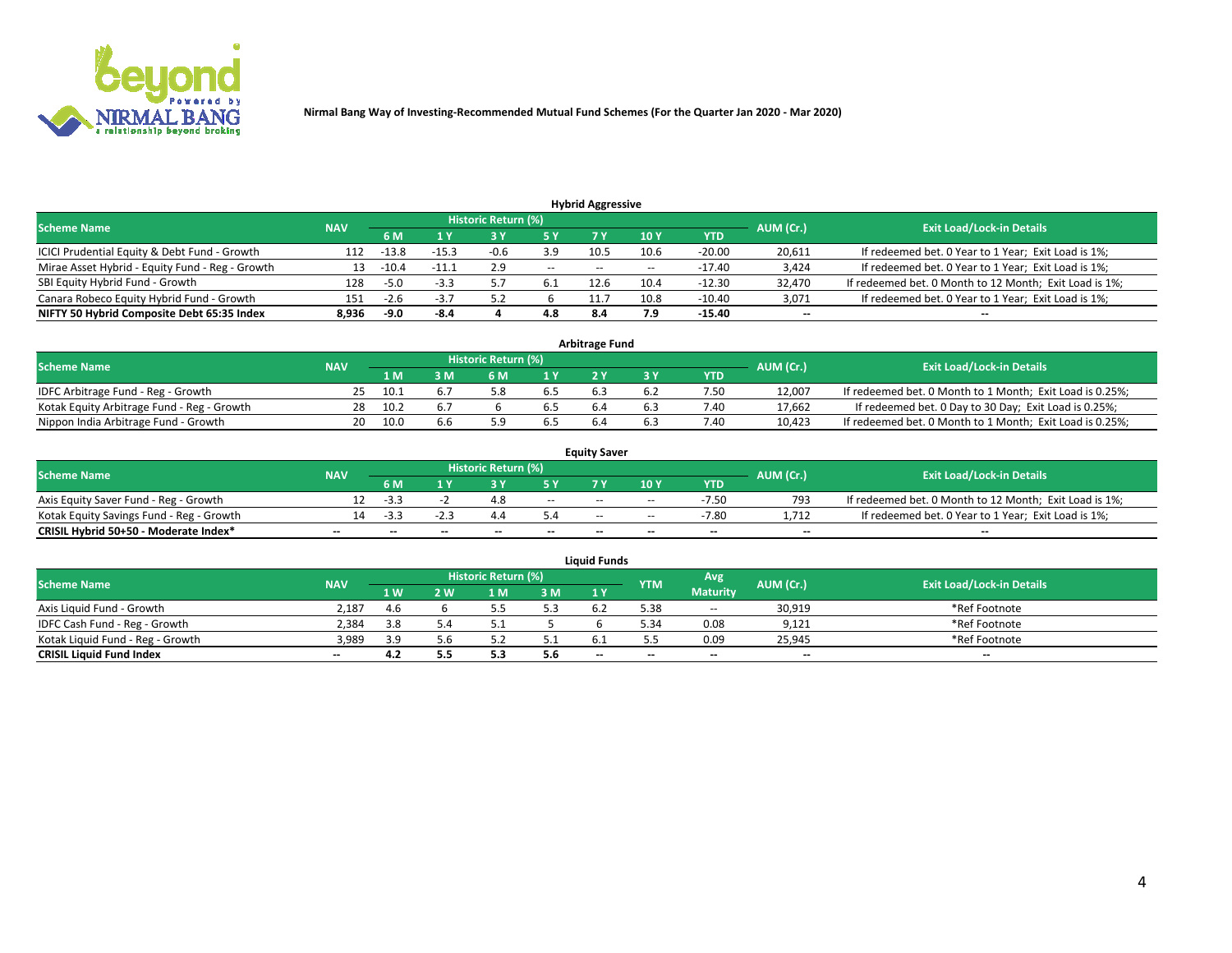

| <b>Ultra Short Fund</b>                       |            |      |     |                            |        |     |            |                 |           |                                  |  |  |  |
|-----------------------------------------------|------------|------|-----|----------------------------|--------|-----|------------|-----------------|-----------|----------------------------------|--|--|--|
| <b>Scheme Name</b>                            | <b>NAV</b> |      |     | <b>Historic Return (%)</b> |        |     | <b>YTM</b> | Avg             | AUM (Cr.) | <b>Exit Load/Lock-in Details</b> |  |  |  |
|                                               |            | 1 M  | 3 M | 6 M                        | 1 Y    | 3 Y |            | <b>Maturity</b> |           |                                  |  |  |  |
| IDFC Ultra Short Term Fund - Reg - Growth     |            |      |     |                            |        | $-$ | 5.88       | 0.43            | 5,798     | Nil                              |  |  |  |
| Sundaram Ultra Short Term Fund - Reg - Growth |            |      |     | 4.8                        | $\sim$ | $-$ | .69 د      | 0.37            | 335       | Nil                              |  |  |  |
| L&T Ultra Short Term Fund - Growth            | २२         | - 24 |     |                            | 6.9    |     | 5.82       | 0.41            | 2,786     | Nil                              |  |  |  |
| <b>NIFTY Ultra Short Duration Debt Index</b>  | 4,048      | 5.2  |     | b.4                        | 7.4    |     | --         | $-$             | $\sim$    | $- -$                            |  |  |  |

| <b>Monev Market Fund</b>                                   |                          |     |     |                     |        |        |            |                 |                          |                                  |  |  |  |  |
|------------------------------------------------------------|--------------------------|-----|-----|---------------------|--------|--------|------------|-----------------|--------------------------|----------------------------------|--|--|--|--|
| <b>Scheme Name</b>                                         | <b>NAV</b>               |     |     | Historic Return (%) |        |        | <b>YTM</b> | Avg             | AUM (Cr.)                | <b>Exit Load/Lock-in Details</b> |  |  |  |  |
|                                                            |                          | 1 M | 3 M | 6 M                 | 1Y     | 3Y     |            | <b>Maturity</b> |                          |                                  |  |  |  |  |
| Aditya Birla Sun Life Money Manager Fund - Reg -<br>Growth | 268                      |     |     |                     |        |        | 6.09       | 0.64            | 13,471                   | Nil                              |  |  |  |  |
| Franklin India Savings Fund - Growth                       |                          | 4.0 |     |                     | 7.7    |        |            | $\sim$ $\sim$   | 4,568                    | Nil                              |  |  |  |  |
| Nippon India Money Market Fund - Growth                    | 3,022                    | 4.2 |     | -6.1                | 7.5    |        | 5.81       | $\sim$          | 5,827                    | Nil                              |  |  |  |  |
| <b>CRISIL Liquid Fund Index</b>                            | $\overline{\phantom{a}}$ |     | 5.6 |                     | $\sim$ | $\sim$ | --         | $- -$           | $\overline{\phantom{a}}$ | $\sim$                           |  |  |  |  |

| <b>Short Term Fund</b>                          |            |         |     |                            |     |            |            |                 |           |                                  |  |  |  |  |
|-------------------------------------------------|------------|---------|-----|----------------------------|-----|------------|------------|-----------------|-----------|----------------------------------|--|--|--|--|
| <b>Scheme Name</b>                              | <b>NAV</b> |         |     | <b>Historic Return (%)</b> |     |            | <b>YTM</b> | Avg             | AUM (Cr.) | <b>Exit Load/Lock-in Details</b> |  |  |  |  |
|                                                 |            | 1 M     | 3 M | 6 M                        | 1 Y | <b>3 Y</b> |            | <b>Maturity</b> |           |                                  |  |  |  |  |
| Axis Short Term Fund - Growth                   | 22         | $-9.0$  |     | 6.9                        | 8.7 |            | 6.63       | $-$             | 5,398     | Nil                              |  |  |  |  |
| HDFC Short Term Debt Fund - Growth              | 22         | -8.7    |     |                            |     |            | 6.85       | 2.94            | 12,216    | Nil                              |  |  |  |  |
| IDFC Bond Fund - Short Term Plan - Reg - Growth | 41         | $-10.1$ |     | 6.3                        | 8.3 |            | 6.42       | 2.07            | 12,341    | Nil                              |  |  |  |  |
| Kotak Bond Short Term Fund - Reg - Growth       | 38         | -72     |     | 6.9                        | 8.7 |            | 6.84       | 3.07            | 11,560    | Nil                              |  |  |  |  |
| L&T Short Term Bond Fund - Reg - Growth         | 19.        | $-51$   | 6.4 | b.b                        | 8.3 |            | 6.29       | 2.18            | 5,190     | Nil                              |  |  |  |  |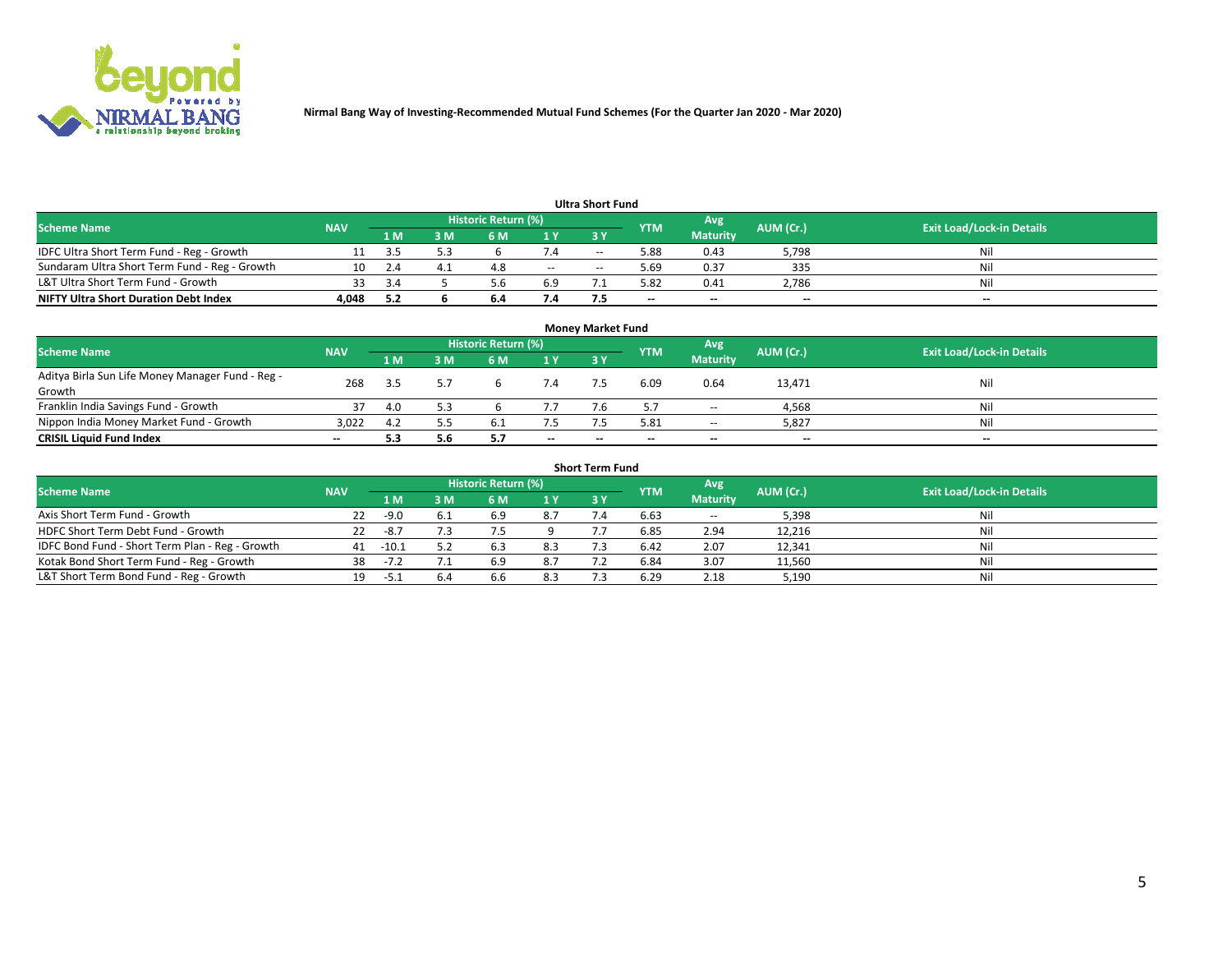

| <b>Low Duration Fund</b>                  |            |      |     |                            |     |    |            |                 |           |                                  |  |  |  |  |
|-------------------------------------------|------------|------|-----|----------------------------|-----|----|------------|-----------------|-----------|----------------------------------|--|--|--|--|
| <b>Scheme Name</b>                        | <b>NAV</b> |      |     | <b>Historic Return (%)</b> |     |    | <b>YTM</b> | Avg             | AUM (Cr.) | <b>Exit Load/Lock-in Details</b> |  |  |  |  |
|                                           |            | 1 M' | ያ M |                            | 1 V | эv |            | <b>Maturity</b> |           |                                  |  |  |  |  |
| Axis Treasury Advantage Fund - Growth     | 2.241      | -1.5 |     |                            |     |    | 5.99       | $\sim$ $\sim$   | 5,894     | Nil                              |  |  |  |  |
| Canara Robeco Savings Fund - Reg - Growth |            | --   |     |                            |     |    | 5.88       | 0.88            | 1.127     | Nil                              |  |  |  |  |
| IDFC Low Duration Fund - Reg - Growth     | 28         | -0.8 |     |                            |     |    | 5.93       | 1.02            | 6.222     | Nil                              |  |  |  |  |

| <b>Banking &amp; PSU Bond Funds</b>            |            |         |     |                            |      |           |            |                 |           |                                  |  |  |  |
|------------------------------------------------|------------|---------|-----|----------------------------|------|-----------|------------|-----------------|-----------|----------------------------------|--|--|--|
| <b>Scheme Name</b>                             | <b>NAV</b> |         |     | <b>Historic Return (%)</b> |      |           | <b>YTM</b> | Avg             | AUM (Cr.) | <b>Exit Load/Lock-in Details</b> |  |  |  |
|                                                |            | 1 M     | 3 M | 6 M                        | 71 Y | <b>3Y</b> |            | <b>Maturity</b> |           |                                  |  |  |  |
| HDFC Banking and PSU Debt Fund - Reg - Growth  | 16         | $-13.5$ |     |                            |      |           | 7.00       | 3.10            | 5,323     | Ni                               |  |  |  |
| Kotak Banking and PSU Debt Fund - Reg - Growth | 46         | -11.9   |     |                            | 9.9  |           |            | 3.58            | 5,225     | Ni                               |  |  |  |
| IDFC Banking & PSU Debt Fund - Reg - Growth    | 18         | -14.4   |     |                            |      |           | 6.56       | 3.02            | 14.069    | Ni                               |  |  |  |

| <b>Corporate Bond Funds</b>                         |            |         |      |                     |     |    |            |                 |           |                                                         |  |  |  |  |
|-----------------------------------------------------|------------|---------|------|---------------------|-----|----|------------|-----------------|-----------|---------------------------------------------------------|--|--|--|--|
| <b>Scheme Name</b>                                  | <b>NAV</b> |         |      | Historic Return (%) |     |    | <b>YTM</b> | Avg             | AUM (Cr.) | <b>Exit Load/Lock-in Details</b>                        |  |  |  |  |
|                                                     |            | 1 M     | ያ M  | 6 M                 | 1 Y | 3Y |            | <b>Maturity</b> |           |                                                         |  |  |  |  |
| ICICI Prudential Corporate Bond Fund - Reg - Growth | 21         | -6.3    |      |                     |     |    | 6.61       | 2.50            | 13,243    | Nil                                                     |  |  |  |  |
| L&T Triple Ace Bond Fund - Reg - Growth             | 52         | $-15.0$ | 13.3 | 8.6                 |     |    |            | 8.45            | 3,081     | If redeemed bet. 0 Month to 3 Month; Exit Load is 0.5%; |  |  |  |  |
| Kotak Corporate Bond Fund - Std - Growth            | 2.670      | $-5.4$  | 5.6  | 6.6                 | 8.5 |    | 6.51       | 1.61            | 4,840     | Nil                                                     |  |  |  |  |

|                                            |            |         |     |                     |      | <b>Credit Risk Fund</b> |            |                 |           |                                                           |
|--------------------------------------------|------------|---------|-----|---------------------|------|-------------------------|------------|-----------------|-----------|-----------------------------------------------------------|
| <b>Scheme Name</b>                         | <b>NAV</b> |         |     | Historic Return (%) |      |                         | <b>YTM</b> | Avg             | AUM (Cr.) | <b>Exit Load/Lock-in Details</b>                          |
|                                            |            | 1 M     | : M | 6 M                 | 71 Y | 3Y                      |            | <b>Maturity</b> |           |                                                           |
| ICICI Prudential Credit Risk Fund - Growth | 22         | -6.2    |     | 9.1                 | 9.4  |                         | 9.08       | 2.23            | 12,872    | If redeemed bet. 0 Year to 1 Year; Exit Load is 1%;       |
| Kotak Credit Risk Fund - Reg - Growth      | 22         | $-25.6$ |     |                     |      | 6.8                     | 8.49       | 2.66            | 5,280     | If redeemed bet. 0 Year to 1 Year; Exit Load is 1%;       |
|                                            |            |         |     |                     |      |                         |            |                 |           | If redeemed bet. 0 Month to 12 Month; Exit Load is 3%; If |
| SBI Credit Risk Fund - Growth              | 32         | -6.0    |     | 6.7                 | 6.1  | h.h                     | 8.58       | $- -$           | 5,083     | redeemed bet. 12 Month to 24 Month; Exit Load is 1.5%; If |
|                                            |            |         |     |                     |      |                         |            |                 |           | redeemed bet. 24 Month to 36 Month; Exit Load is 0.75%;   |